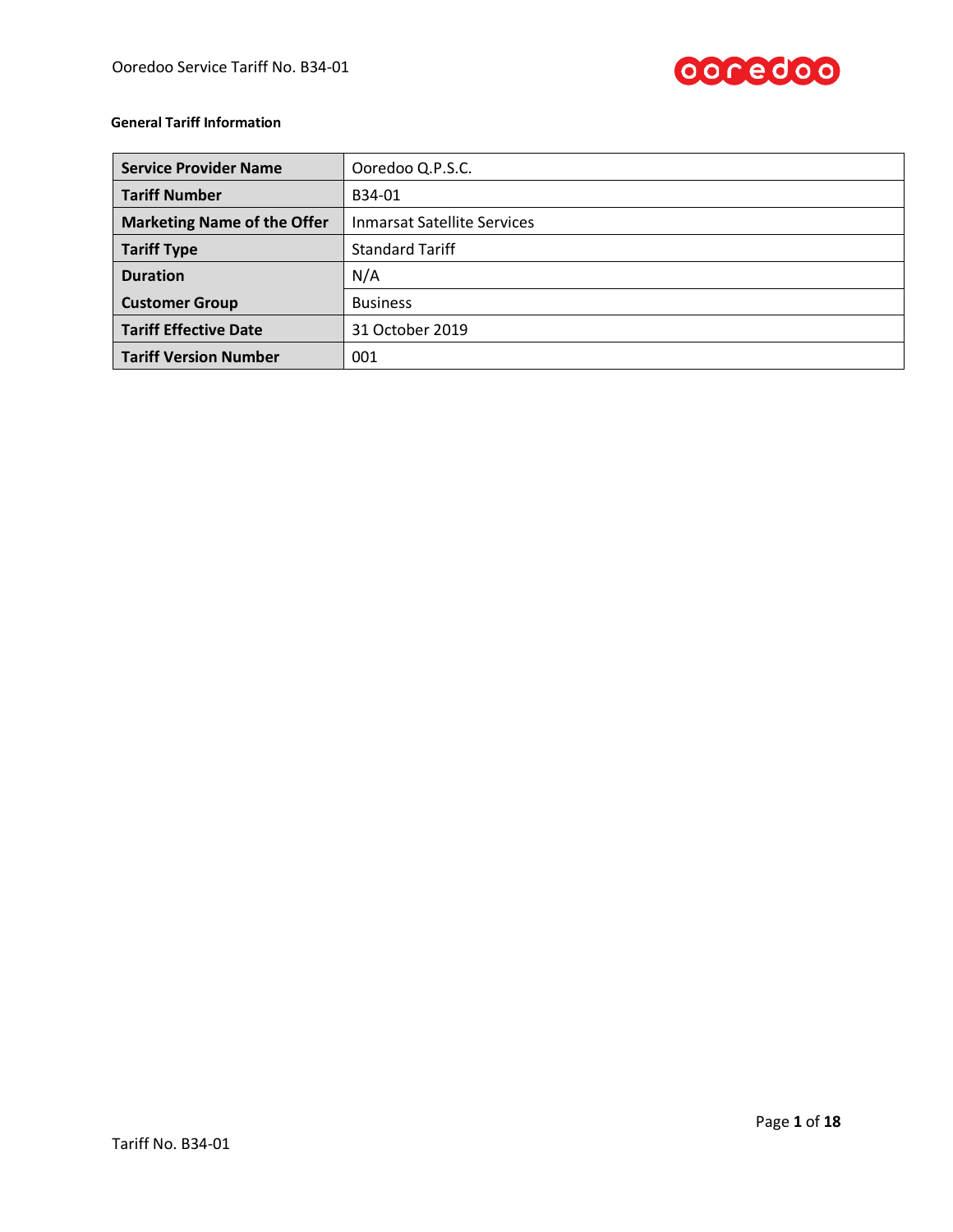

#### **1. Definitions**

- **1.1.** Inmarsat the Inmarsat Satellite Telecommunications Company
- **1.2.** Ooredoo Ooredoo Q.P.S.C. (formerly (Qtel) Qatar Telecom Q.S.C)
- **1.3.** Subscriber The person or entity that enters into an agreement with Ooredoo to receive and pay for Service.
- **1.4.** User The natural person who actually uses the service.
- **1.5.** Inmarsat Aero: Provides analog voice/fax/data services for aircraft
- **1.6.** Inmarsat B HSD: Inmarsat HSD service provides high speed data (HSD) services at 56, 64 or 128 kbit/s
- **1.7.** Inmarsat B v/f/d: Inmarsat B service provides digital voice services (v), telex services, medium speed fax (f)

/data services (d) at 9.6 kbit/s and high speed data services at 56, 64 or 128 kbit/s

- **1.8.** Inmarsat M v/f/d: Inmarsat M service provides voice services (v) at 4.8 kbit/s and medium speed fax (f)/data services (d) at 2.4 kbit/s
- **1.9.** Kbps: Kilobits per second
- **1.10.** L-Band: The L-band is defined as frequencies in the range 1626.5 to 1675 MHz (Earth to Space) & 1518MHz to 1559 MHz (Space to Earth) for Mobile Satellite Services.
- **1.11.** Satellite Access Station: or "SAS'' is a ground station interfacing with one or more Satellites, with an interface to the terrestrial network in support of any services
- **1.12.** Satellite Terminal: a terminal suitable for use of the service
- **1.13.** SIM Card: a subscriber identity module card which uniquely identifies a satellite terminal.
- **1.14.** SMS: Short Messaging Service
- **1.15.** Subscriber: a person who contracts to subscribe to the service
- **1.16.** Uplink: speed at which the satellite terminal transmits data
- **1.17.** BGAN HDR: A portfolio of high data streaming rates for broadcasters, media organizations and governments looking to deliver superior video quality anywhere in the world.
- **1.18.** BGAN Link: A broadband data service for users who require high monthly volumes of always-on Standard IP data for sustained periods of operation.
- **1.19.** BGAN Explore 510 and Explore 710: provides simultaneous voice and broadband data communications globally from small and lightweight satellite terminals. The BGAN terminal can be connected to a portable PC or smart device using Standard IP to access the internet for applications such as web browsing and email, or choose from a range of guaranteed Streaming IP rates to meet all your data, voice and video needs. The smallest terminals are designed to suit single users. The larger terminals offer a WLAN capability and are particularly suitable for small teams that need to establish a temporary office for an extended period. They are also suitable for users requiring higher bandwidth to enable applications such as live broadcasting
- **1.20.** IsatPhone / IsatPhone 2 / IsatPhone Pro: Handheld satellite phones provide a clear, dependable voice service anywhere on the planet.

### **2. Tariff Terms and Conditions**

- **2.1.** This tariff is for a permanent standard service.
- **2.2.** This tariff contains charges and conditions applicable to the provision of Inmarsat mobile services.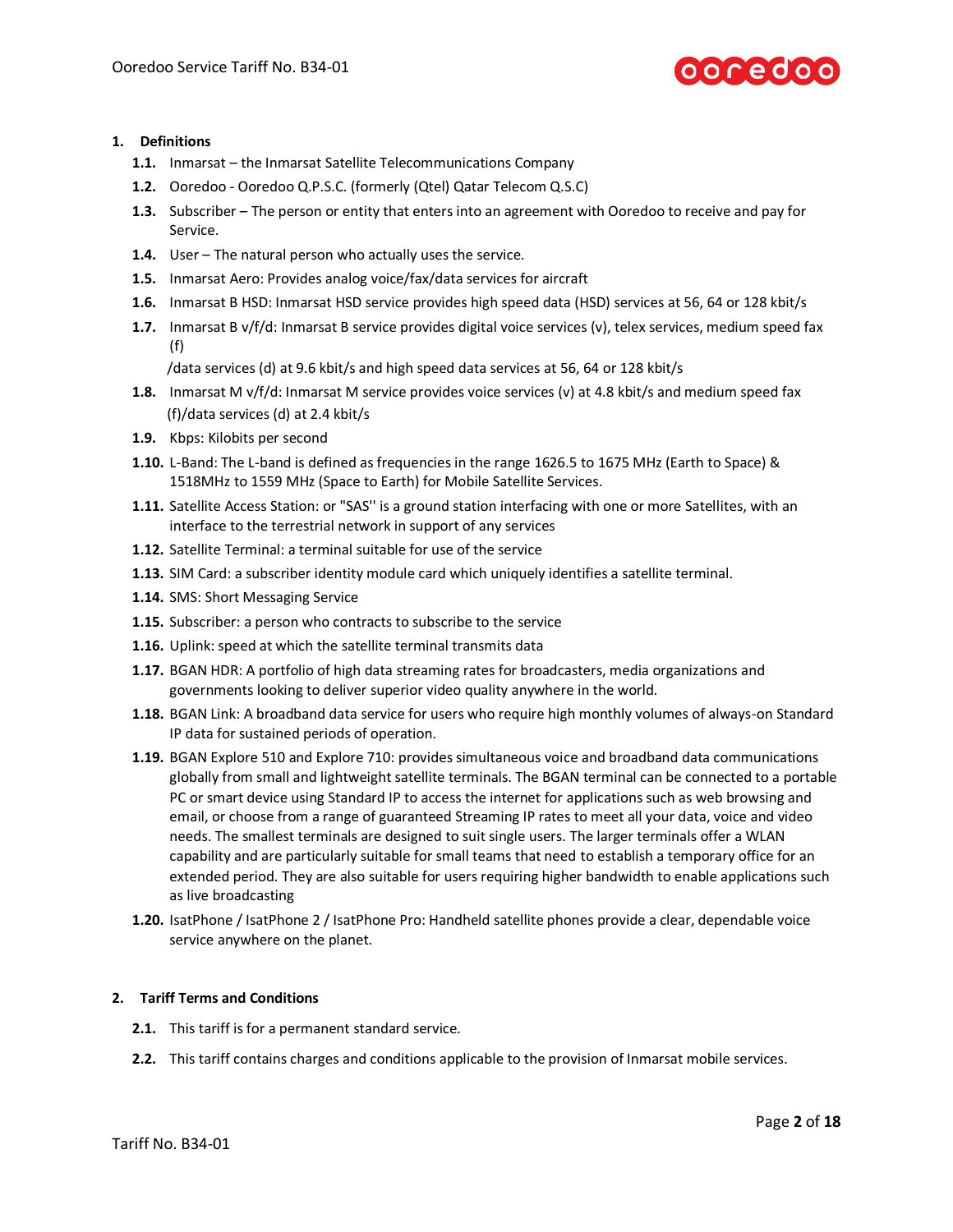

**2.3.** From time to time Ooredoo may publish promotions and readjustments on its webpage or by other means. Such promotions and readjustments will automatically modify this tariff as specified by Ooredoo as of the date Ooredoo publishes such promotions or readjustments.

#### **3. Service Description:**

- **3.1.** The Inmarsat service enables customers to make and receive national and international voice calls carried over a satellite network. The handset enables use of the Inmarsat network (Satellite).
- **3.2.** The Inmarsat service enables customers to use volumes of Standard IP data in one location with BGAN to provide simultaneous voice and broadband data communications globally from small and lightweight satellite terminals.
- **3.3.** Service duration: The minimum contractual period for the Inmarsat Service is 3 months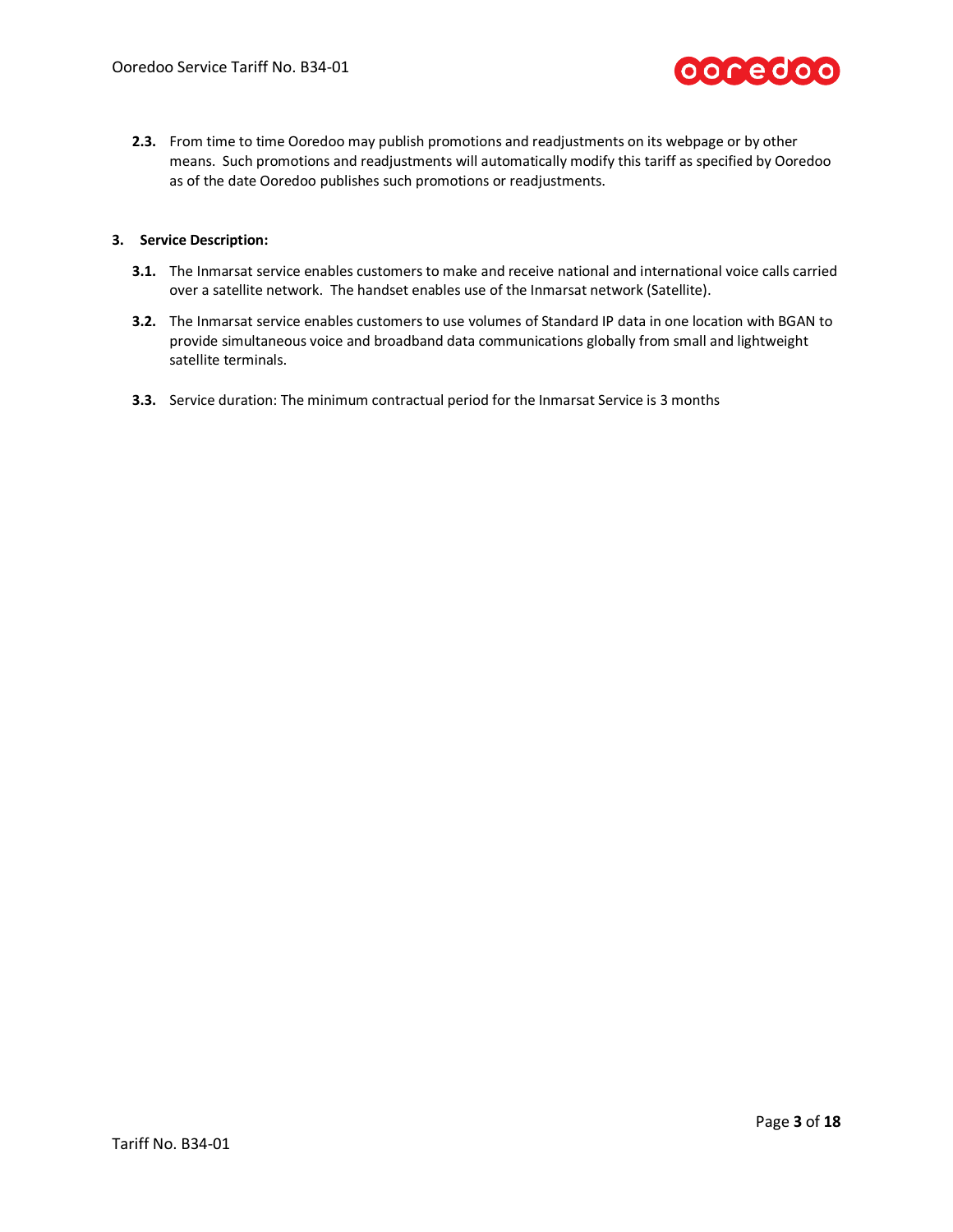

#### **4. Service Definition:**

**4.1.** Inmarsat (Isatphone2, BGAN, IsatHub) Sim card activation charge: 55 QR per sim card.

#### **4.2. Inmarsat GSPS Service (IsatPhone2)**

- **4.2.1.** Global satellite phone system service via Inmarsat L-Band Satellite Network that offers subscribers Voice, SMS, Voice mail, GPS and low speed data access, through a satellite terminal, which is called an Inmarsat IsatPhone2. Every subscriber is identified by a GSPS SIM card that is inserted in to the satellite terminal.
- **4.2.2.** The IsatPhone2 offers subscribers:
- **4.2.3.** Voice using 2.4 kbps voice codec
- **4.2.4.** A bit rate of 2.4 kbps fax and data
- **4.2.5.** GPS locator screen
- **4.2.6.** SMS, Voicemail, Missed call notifications
- **4.2.7.** It also offers other services such as safety, tracking and emergencies
- **4.3. IsatHub** 
	- **4.3.1.** Global smart device connectivity service via Inmarsat L-Band Satellite Network that offer subscriber's voice and data access, through a satellite terminal, typically an Inmarsat iSavi. Every subscriber is identified by an IsatHub SIM card, which is inserted in to the satellite terminal. The satellite terminal acts as an access point and the broadband service is accessed from a smart device through a control application, which provides full control over access to the service as well as visibility of data usage from each device sharing the broadband connection.
	- **4.3.2.** Inmarsat global smart device connectivity service through Inmarsat L-Band Satellite Network that offer subscribers Data speeds for up to 384kbps.
	- **4.3.3.** Dedicated Apple or Android applications to connect smart devices to the Internet for email and web usage and to exchange voice calls and texts
	- **4.3.4.** Management application to manage and monitor usage
	- **4.3.5.** Voice application for voice calls

#### **4.4. BGAN Service**

- **4.4.1. Broadband Global Area Network service via Inmarsat L-Band Satellite Network that offers**  subscriber's voice and data access, through a satellite terminal, typically an Inmarsat BGAN. Every subscriber is identified by a BGAN SIM card, which is inserted in to the satellite terminal. The satellite terminal acts as an access point and the broadband service is accessed from a smart device or computer through a control application, which provides full control over access to the service as well as visibility of data usage from each device sharing the broadband connection.
- **4.4.2.** Inmarsat Broadband Global Area Network service through Inmarsat L-Band Satellite Network that offer subscribers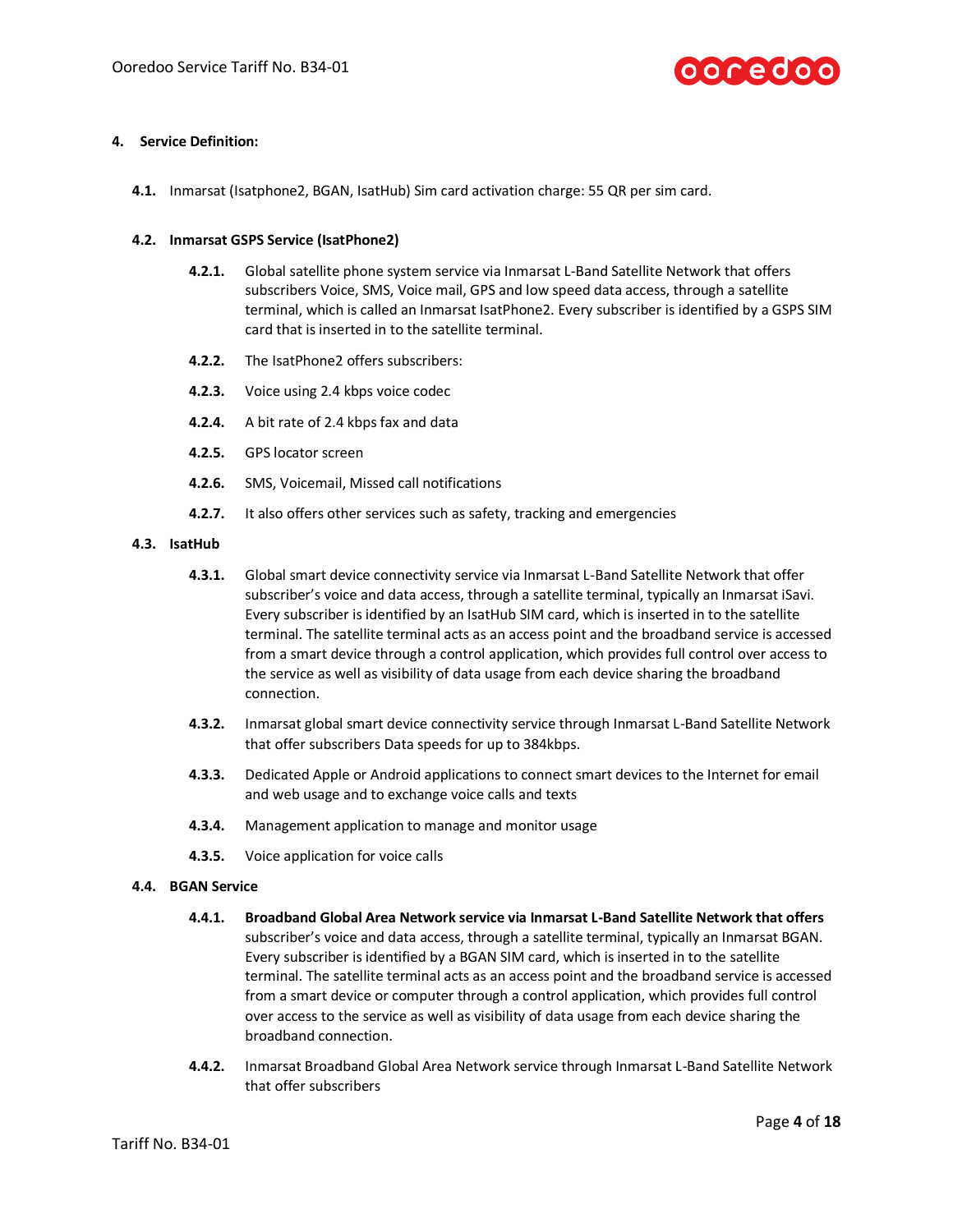

- **4.4.3.** Simultaneous voice and broadband data at a speed of up to 492 Kbits/s in addition to SMS, ISDN and Streaming
- **4.4.4.** Send / receive emails, file transfers, audio / video conferencing, broadcasting, browsing, etc.

#### **5. Inmarsat Terms:**

| <b>GSPS</b>                             | Global Satellite Phone Service.                                                                                                                                                                                                                      |
|-----------------------------------------|------------------------------------------------------------------------------------------------------------------------------------------------------------------------------------------------------------------------------------------------------|
| <b>BGAN</b>                             | Broadband Global Area Network service.                                                                                                                                                                                                               |
| <b>MSS</b>                              | <b>Mobile Satellite services</b>                                                                                                                                                                                                                     |
| 14                                      | Inmarsat 4th generation of satellites                                                                                                                                                                                                                |
| <b>IsatHub</b>                          | Inmarsat global smart device connectivity service                                                                                                                                                                                                    |
| <b>MtF</b>                              | Charge for Voice (Airtime) to Fixed line number                                                                                                                                                                                                      |
| Data MtF                                | Charge for Data call per minute to Fixed (Dial up)                                                                                                                                                                                                   |
| <b>Voice to Cellular</b>                | Charge for Mobile (Airtime) to GSM operators                                                                                                                                                                                                         |
| <b>Voice Mobile to I4</b>               | Charge for Voice to other Inmarsat 4 Satellite services (such as Isat hub &<br>BGAN)                                                                                                                                                                 |
| <b>GSPS Voice</b>                       | Charge for Voice call from / to Voice Inmarsat mobile satellite phone                                                                                                                                                                                |
| Inmarsat B V/F/D                        | Charge for Legacy Inmarsat Voice, Fax and Data Services                                                                                                                                                                                              |
| Inmarsat M V/F/D                        |                                                                                                                                                                                                                                                      |
| Inmarsat Mini-M V/F/D                   |                                                                                                                                                                                                                                                      |
| <b>Inmarsat GAN/Fleet/Swift64 Voice</b> |                                                                                                                                                                                                                                                      |
| <b>Iridium Voice</b>                    | Charge per minute of a call originating from mobile phone to another Iridium<br>mobile phone                                                                                                                                                         |
| <b>Globalstar Voice</b>                 | Charge per minute of a call originating from mobile phone to another<br>GlobalStar mobile phone                                                                                                                                                      |
| <b>Thuraya Voice</b>                    | Charge per minute of a call originating from mobile phone to another Thuraya<br>mobile phone                                                                                                                                                         |
| <b>Activation Fee</b>                   | Associated with registering a SIM card to the satellite Network under as agreed<br>package for availability of use. Regulatory fee means a mandatory fee paid to<br>the Turkish Telecommunication Authority as soon as activation occurs.            |
| <b>Monthly Subscription</b>             | Monthly fee paid to keep an active SIM within service.                                                                                                                                                                                               |
| <b>Allowance Minutes</b>                | Charge value associated with the number of minutes included with in the<br>monthly subscription. Applies to only the calls originating from mobile phone<br>to PSTN numbers. Calls are credited on a first come basis until the limit is<br>reached. |
| Voice - TO - other MSS systems          | Charge for mobile phone to any other Satellite Operator for voice.                                                                                                                                                                                   |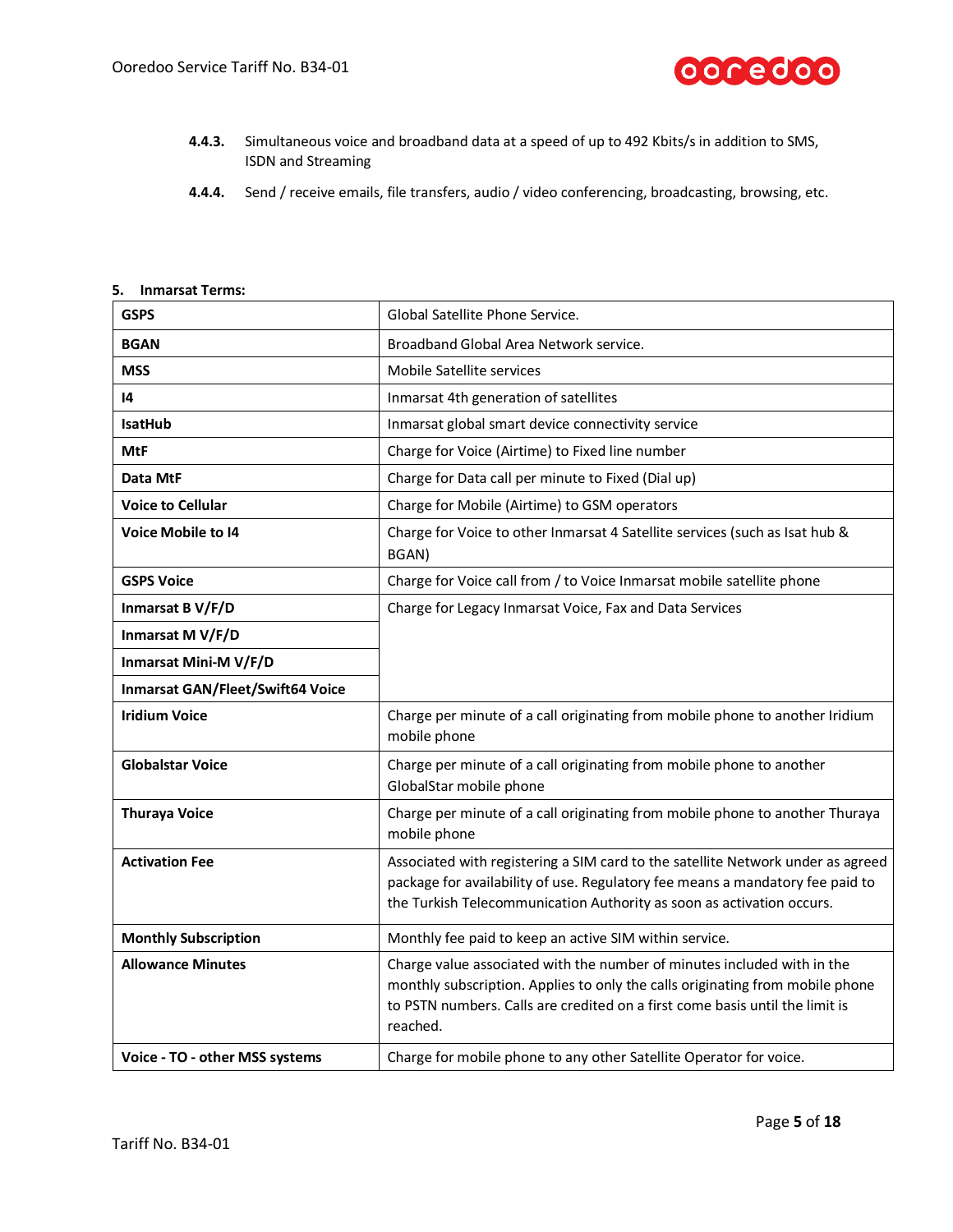

| <b>Standard IP - PER MB</b>            | Charge of Data volume (MB) for Internet connection through the Standard IP<br>service channel.                                                                                                 |
|----------------------------------------|------------------------------------------------------------------------------------------------------------------------------------------------------------------------------------------------|
| <b>Voice to Fixed</b>                  | Per min charge of any call originating from mobile phone to PSTN numbers.                                                                                                                      |
| <b>Voice to voicemail</b>              | Per min charge of any call that is routed to Voice Mail service if the subscriber<br>is busy or not reachable.                                                                                 |
| <b>SMS - Per MSG</b>                   | Charge of SMS message originating from mobile Satellite Phone                                                                                                                                  |
| Streaming 32 KBPS - Per min            | Charge of any call originating from mobile phone to dedicated speed Internet<br>connection at rate of 32kbs charged as per minute.                                                             |
| Streaming 64 KBPS - Per min            | Charge of any call originating from mobile phone to dedicated speed Internet<br>connection at rate of 64kbs charged as per minute.                                                             |
| Streaming 128 KBPS - Per min           | Charge of any call originating from mobile phone to dedicated speed Internet<br>connection at rate of 128kbs charged as per minute.                                                            |
| Streaming 176 KBPS - Per min           | Charge of any call originating from mobile phone to dedicated speed Internet<br>connection at rate of 176kbs charged as per minute.                                                            |
| Streaming 256 KBPS - Per min           | Charge of any call originating from mobile phone to dedicated speed Internet<br>connection at rate of 256kbs charged as per minute                                                             |
| Streaming 384 KBPS - Per min           | Charge of any call originating from mobile phone to dedicated on demand<br>speed Internet connection at rate of 384kbs charged as per minute.                                                  |
| <b>BGAN HDR Half Channel / 64k</b>     | Charge of any call originating from mobile phone to dedicated on demand<br>speed Internet connection at rate of up to 400kbps HDR in the upload but only<br>64 kbps in the download direction. |
| <b>BGAN HDR Half Channel Symmetric</b> | Charge of any call originating from mobile phone to dedicated on demand<br>speed Internet connection at rate of up to 400kbps HDR in the upload and<br>download direction.                     |
| <b>BGAN HDR Full Channel / 64k</b>     | Charge of any call originating from mobile phone to dedicated on demand<br>speed Internet connection at rate of up to 800kbps HDR in the upload but only<br>64 kbps in the download direction. |
| <b>BGAN HDR Full Channel Symmetric</b> | Charge of any call originating from mobile phone to dedicated on demand<br>speed Internet connection at rate of up to 800kbps HDR in the upload and<br>download direction                      |

# **6. Inmarsat services Charge**

**6.1. GSPS-Voice Postpaid:** 

# **The following table provide the charges for the GSPS service postpaid subscription plans:**

| <b>GSPS-Subscription/Airtime</b><br>Charges | <b>Billed Unit</b> | Entry Plan (QR) | High Plan (QR) | Enhanced Plan (QR) |
|---------------------------------------------|--------------------|-----------------|----------------|--------------------|
| Monthly Subscription fee                    |                    | 162.40          | 238.55         | 458.75             |
| Free minutes Per Month                      | Per min            | 10              | 60             | 100                |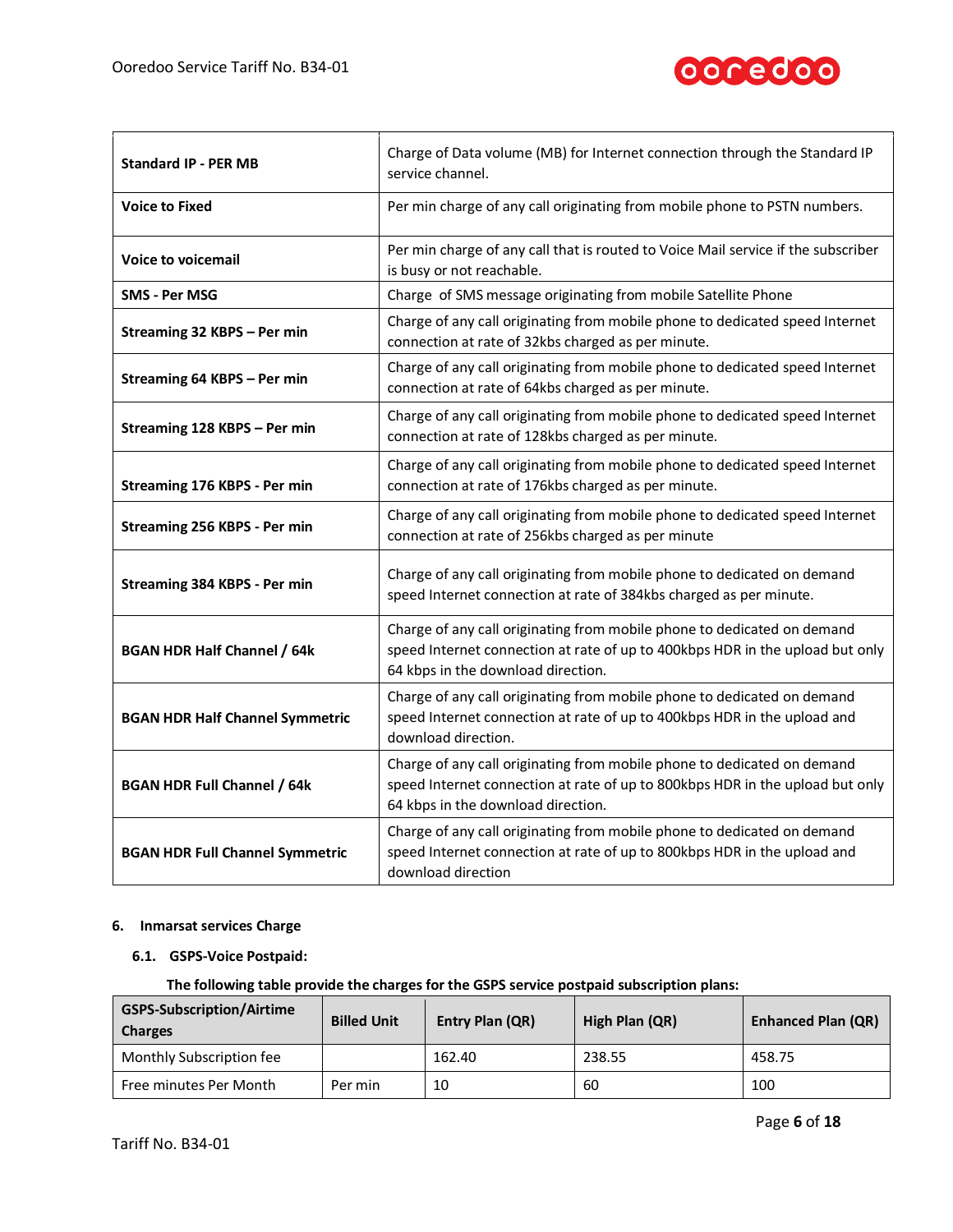

| <b>Traffic Type</b>                 |         |       |       |       |
|-------------------------------------|---------|-------|-------|-------|
| Airtime MtF                         | Per min | 3.45  | 3.12  | 3.12  |
| Airtime to Cellular                 | Per min | 3.85  | 3.49  | 3.49  |
| Voicemail                           | Per min | 3.45  | 3.12  | 3.12  |
| SMS                                 | Per SMS | 1.72  | 1.65  | 1.65  |
| Data to fixed (MtF)                 | Per min | 3.45  | 3.12  | 3.12  |
| Voice Mobile to Inmarsat 4<br>(14)  | Per min | 3.12  | 3.12  | 3.12  |
| <b>GSPS Voice</b>                   | Per min | 4.04  | 4.04  | 4.04  |
| <b>To other MSS Services</b>        |         |       |       |       |
| Inmarsat B V/F/D                    | Per min | 10.83 | 9.69  | 9.69  |
| Inmarsat M V/F/D                    | Per min | 9.18  | 8.26  | 8.26  |
| Inmarsat Mini-M V/F/D               | Per min | 7.89  | 7.08  | 7.08  |
| Inmarsat GAN/Fleet/Swift64<br>Voice | Per min | 7.89  | 7.08  | 7.08  |
| <b>Inmarsat Aero Voice</b>          | Per min | 15.41 | 13.76 | 13.76 |
| Iridium Voice                       | Per min | 34.20 | 34.20 | 34.20 |
| Globalstar Voice                    | Per min | 24.88 | 24.88 | 24.88 |
| Thuraya Voi                         | Per min | 15.56 | 15.56 | 15.56 |
| <b>Other MSS Carriers</b>           | Per min | 21.65 | 19.27 | 19.27 |

**6.2. GSPS-Voice Prepaid: The following table provide the charges for the GSPS service prepaid subscription plans** 

| <b>Vouchers</b>                             | Price (QR) | Validity |
|---------------------------------------------|------------|----------|
| GSPS Prepaid - Price per Voucher (0 Units)* | 128.45     | 30 Days  |
| GSPS Prepaid – Price per Voucher (50 Units) | 229.38     | 30 Days  |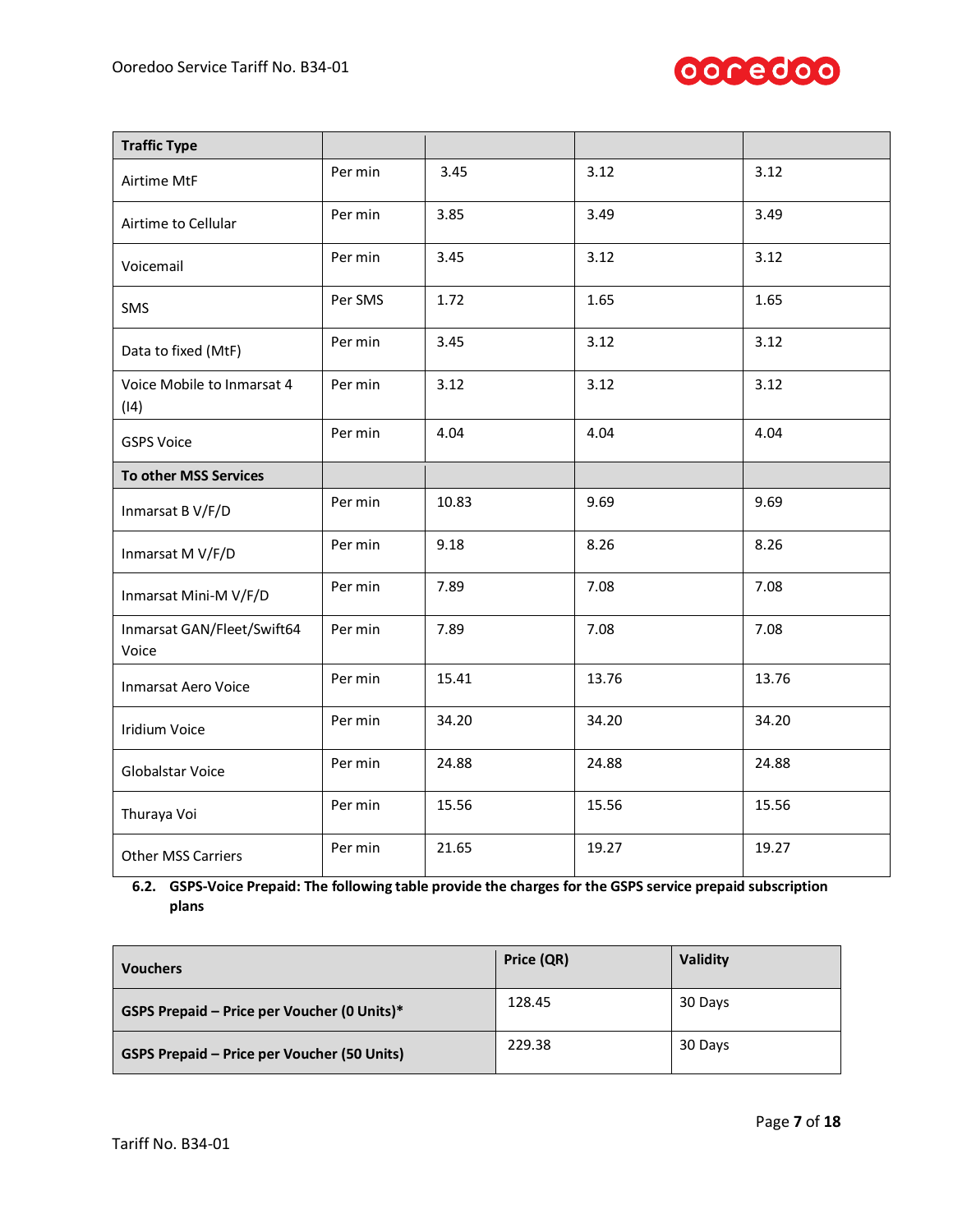

| GSPS Prepaid – Price per Voucher (250 Units)        | 1,146.88  | 180 Days |
|-----------------------------------------------------|-----------|----------|
| <b>GSPS Prepaid - Price per Voucher (500 Units)</b> | 2,293.75  | 365 Days |
| GSPS Prepaid - Price per Voucher (1000 Units)       | 4,037.00  | 365 Days |
| GSPS Prepaid – Price per Voucher (2500 Units)       | 9,523.65  | 365 Days |
| GSPS Prepaid – Price per Voucher (5000 Units)       | 16,258.10 | 365 Days |

\**voucher (0 units): \*for validity extension only and no units are added. Calls/SMS may still be received. \*Units: Free unit of minute or SMS per voucher.* 

| <b>GSPS Prepaid - Price Per Unit</b> | <b>Billed unit</b> | Rate per unit |
|--------------------------------------|--------------------|---------------|
| <b>Service</b>                       |                    |               |
| Fixed v/f/d                          | Per min            | 1.300         |
| Cellular v/f/d                       | Per min            | 1.300         |
| SMS                                  | Per SMS            | 0.500         |
| <b>BGAN</b> voice                    | Per min            | 1.300         |
| Fleet Broadband voice                | Per min            | 1.300         |
| Swift broadband voice                | Per min            | 1.300         |
| GSPS and SPS voice                   | Per min            | 1.300         |
| <b>GSPS Voicemail</b>                | Per min            | 1.300         |
| Inmarsat B v/f/d                     | Per min            | 3.400         |
| Inmarsat M v/f/d                     | Per min            | 2.900         |
| Inmarsat mini M v/f/d                | Per min            | 2.500         |
| Inmarsat GAN/Fleet/Swift voice       | Per min            | 2.500         |
| Inmarsat Aero voice                  | Per min            | 4.900         |
| Iridium voice                        | Per min            | 11.00         |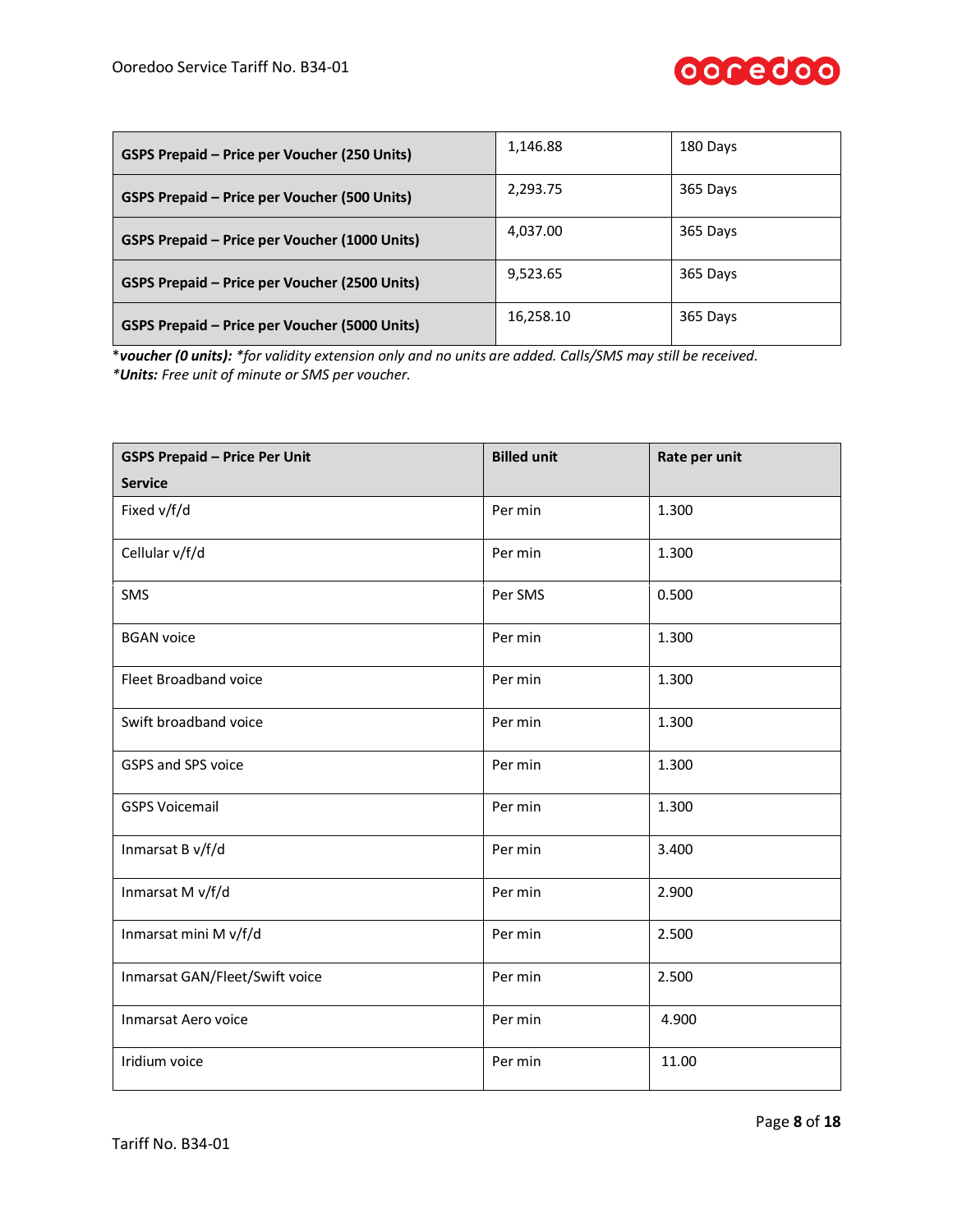

| Globalstar voice   | Per min | 8.00  |
|--------------------|---------|-------|
| Thuraya voice      | Per min | 5.00  |
| Other MSS carriers | Per min | 6.900 |

# **6.3. BGAN Service:**

# **6.3.1. Standard+ plan:**

| Postpaid                                     | <b>Billed unit</b> | <b>Standard (QR)</b>        |
|----------------------------------------------|--------------------|-----------------------------|
| Monthly Subscription fee                     | QR                 | 359.66                      |
| Monthly Allowance*                           | Per MB             | 5 MB                        |
| Additional usage subscription (by tiers)     | <b>Billed Unit</b> | <b>Total monthly charge</b> |
| $5 - 500$                                    | Per MB             | 3,996.08                    |
| $500 - 1,000$                                | Per MB             | 5,994.14                    |
| $1,000 - 5,000$                              | Per MB             | 11,988.24                   |
| $5,000 - 10,000$                             | Per MB             | 15, 984.32                  |
| $10,000 - 30,000$                            | Per MB             | 23,976.48                   |
| <b>Voice Charges</b>                         | <b>Billed unit</b> | Rate per unit (QR)          |
| Voice to Fixed                               | Per min            | 4.04                        |
| Voice to Mobile                              | Per min            | 5.25                        |
| Voice Mobile to 14                           | Per min            | 3.49                        |
| Voicemail (notification is free of charge)   | Per min            | 3.23                        |
| ISDN / Fax / Audio 3.1 / MtM Charges         | Per min            | 25.70                       |
| SMS Charge                                   | Per SMS            | 2.17                        |
| <b>Streaming IP Charges</b>                  | <b>Billed unit</b> | Rate per unit (QR)          |
| 32 kbit/s                                    | Per min            | 13.54                       |
| 64 kbit/s                                    | Per min            | 25.67                       |
| 128 kbit/s                                   | Per min            | 44.64                       |
| 176 kbit/s                                   | Per min            | 65.88                       |
| 256 kbit/                                    | Per min            | 77.01                       |
| 384+ kbit/s                                  | Per min            | 114.69                      |
| (A*) Voice/ISDN to other MSS - Pricing table | <b>Billed unit</b> | Rate per unit (QR)          |
| <b>To Other MSS Voice Services:</b>          |                    |                             |
| Inmarsat Mini-M v/f/d                        | Per min            | 10.08                       |
| Inmarsat GAN/Fleet/Swift Voice               | Per min            | 25.84                       |
| <b>Inmarsat Aero Voice</b>                   | Per min            | 19.76                       |
| <b>Iridium Voice</b>                         | Per min            | 50.46                       |
| Globalstar Voice                             | Per min            | 36.70                       |
| Thuraya Voice                                | Per min            | 22.94                       |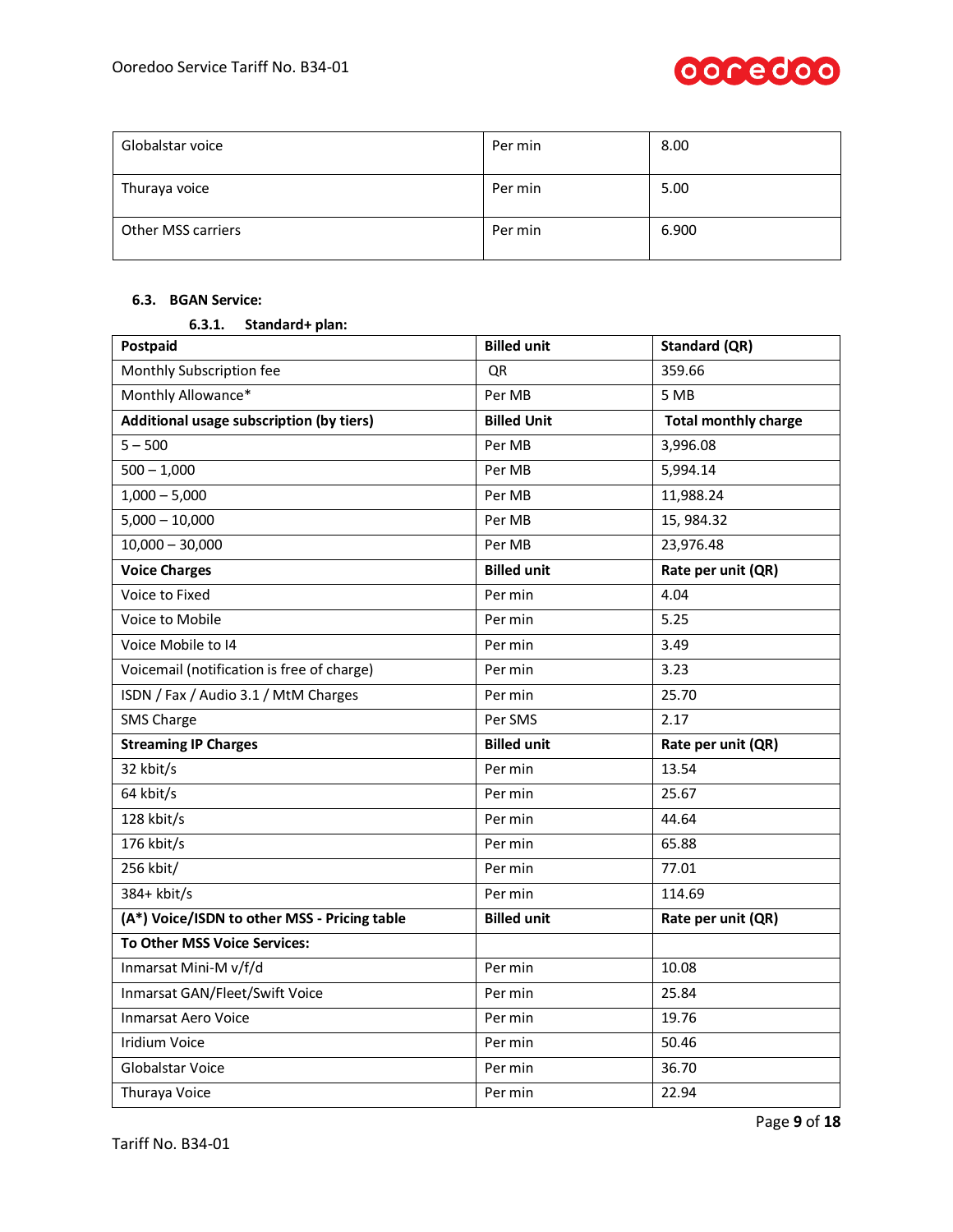

| Other MSS Carriers            | Per min            | 27.83              |
|-------------------------------|--------------------|--------------------|
| To Other MSS ISDN Services:   | <b>Billed unit</b> | Rate per unit (QR) |
| Inmarsat GAN/Fleet/Swift ISDN | Per min            | 73.40              |

*\*Allowance charges are applicable up to the maximum utilization of the monthly subscription charges amount (e.g if the customer consumed up to 5 MB, the monthly charge will be* 359.66 QAR).

At the beginning of each month the kick-off subscription monthly charge is 359.66 QAR with an allowance up to 5MB. If a customer during that specific month exceed the 5MB allowance and reach any usage value between (5- 500) the monthly subscription charges will switch from the original 359.66 QAR to 3,996.08 QAR. The next month the allowance will reset again at the original charges of 359.66 QAR. The same applies if they have a usage that falls under any of the tiers shown in the table. Each month will be treated separately.

*Example: A customer that have a BGAN Standard+ plan that didn't use the service in January would get a monthly charge of 359.66 QAR. In February they used 15 MB, then the total monthly charge would be 3,996.08. In March the same customer used 4 MB, then the total monthly charge would be 359.66 QAR. In April, the customer had a total usage of 6,500 MB. The total monthly charge would be 15,984.32 QAR. In May, the total usage was 7 MB, then the total monthly charge would be 3,996.08*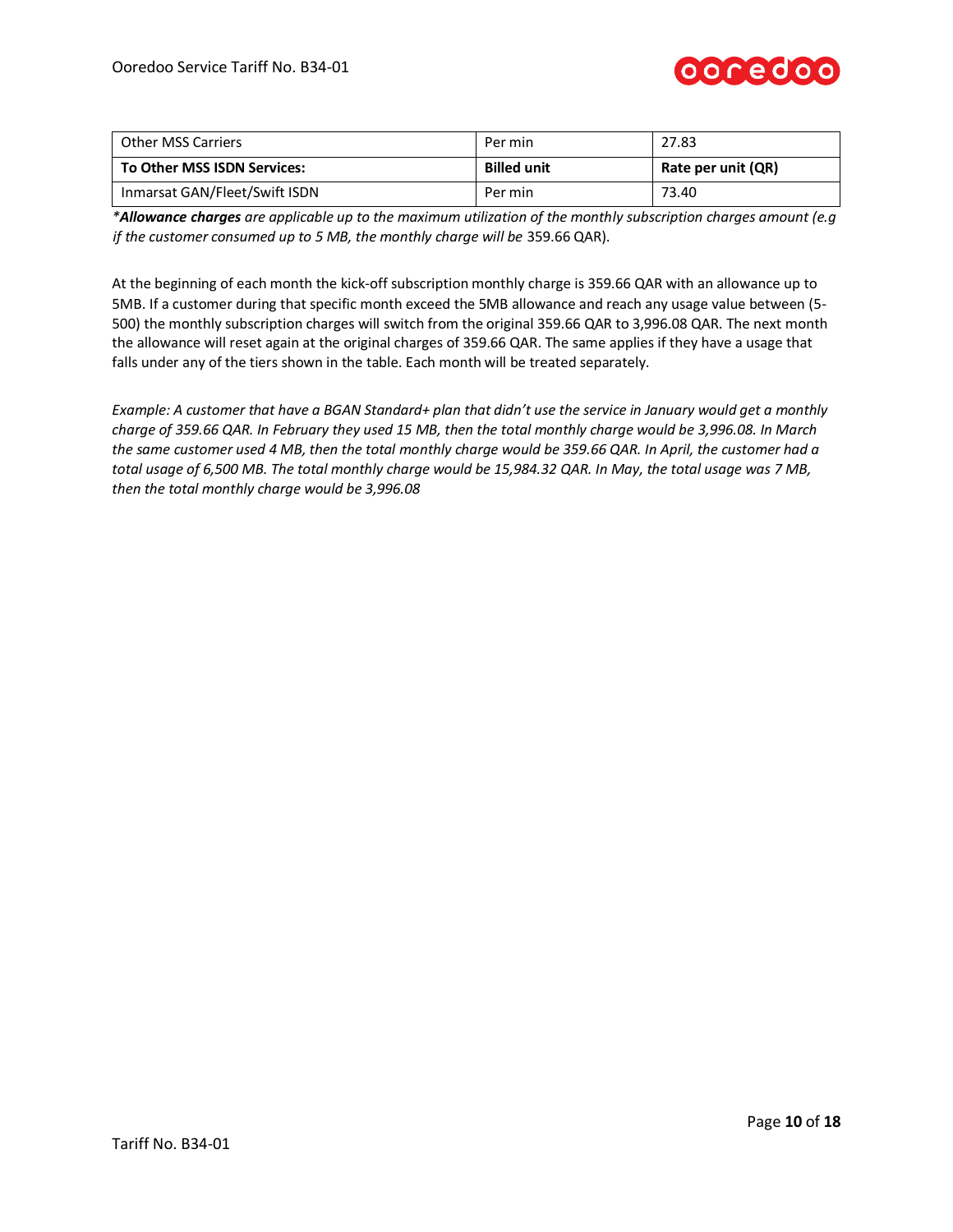

# **6.3.2. BGAN-Single SIM plans:**

|                                                      | <b>Billed</b><br>unit | Entry (QR)               |                                 | Mid (QR)          |                                 | High (QR)                |                         | Super (QR)        |                                 |
|------------------------------------------------------|-----------------------|--------------------------|---------------------------------|-------------------|---------------------------------|--------------------------|-------------------------|-------------------|---------------------------------|
| New Activation                                       |                       | 183.50                   |                                 | 183.50            |                                 |                          |                         |                   |                                 |
| <b>Monthly Subscription</b><br>fee                   |                       | 542.54                   |                                 | 2233.93           |                                 | 14360.86                 |                         | 31740.86          |                                 |
| Monthly<br>allowance*implied IP                      | Per MB                | 21.25                    |                                 | 100               |                                 | 750                      |                         | 2105.26           |                                 |
| <b>IP Charges</b>                                    | <b>Billed</b><br>unit | $\ln$<br>Bundle*<br>(QR) | Out of<br>Bundle*<br>(QR)       | In Bundle<br>(QR) | Out of<br><b>Bundle</b><br>(QR) | In Bundle<br>(QR)        | Out of<br><b>Bundle</b> | In Bundle<br>(QR) | Out of<br><b>Bundle</b><br>(QR) |
| In bundle charge IP                                  | Per MB                | 25.54                    |                                 | 22.35             |                                 | 19.16                    |                         | 15.08             |                                 |
| Out of bundle charge IP<br>(in Region)               | Per MB                |                          | 26.72                           |                   | 23.12                           |                          | 20.33                   |                   | 15.08                           |
| <b>Voice Charges</b>                                 | <b>Billed</b><br>unit | In Bundle<br>(QR)        | Out of<br><b>Bundle</b><br>(QR) | In Bundle<br>(QR) | Out of<br><b>Bundle</b><br>(QR) | In Bundle<br>(QR)        | Out of<br><b>Bundle</b> | In Bundle<br>(QR) | Out of<br><b>Bundle</b><br>(QR) |
| Voice to fixed                                       | Per min               | 3.19                     | 3.52                            | 2.79              | 3.12                            | 2.39                     | 2.64                    | 1.90              | 1.91                            |
| Voice to cellular                                    | Per min               | 4.15                     | 4.55                            | 3.67              | 4.00                            | 3.12                     | 3.41                    | 2.45              | 2.46                            |
| Voice Mobile to I4                                   | Per min               | 2.39                     | 2.61                            | 2.17              | 2.31                            | 1.84                     | 1.98                    | 1.57              | 1.57                            |
| Voicemail (notification is Permin<br>free of charge) |                       | 2.57                     | 2.79                            | 2.24              | 2.46                            | 1.91                     | 2.09                    | 1.50              | 1.50                            |
| ISDN / Fax / Audio 3.1 /<br>MtM Charges              | Per min               | 27.93                    | 27.93                           | 27.93             | 27.93                           | 27.93                    | 27.93                   | 27.78             | 27.79                           |
| <b>SMS Charges</b>                                   | Per SMS               | 1.85                     | 1.76                            | 1.43              | 1.50                            | 1.21                     | 1.36                    | 0.95              | 0.96                            |
| <b>Streaming IP Charges</b>                          | <b>Billed</b><br>unit | In Bundle<br>(QR)        | Out of<br><b>Bundle</b><br>(QR) | In Bundle<br>(QR) | Out of<br><b>Bundle</b><br>(QR) | <b>In Bundle</b><br>(QR) | Out of<br><b>Bundle</b> | In Bundle<br>(QR) | Out of<br><b>Bundle</b><br>(QR) |
| 32 kbit/s                                            | Per min               | 14.35                    | 14.35                           | 14.35             | 14.35                           | 14.35                    | 14.35                   | 14.35             | 14.35                           |
| 64 kbit/s                                            | Per min               | 27.37                    | 27.37                           | 27.37             | 27.37                           | 27.37                    | 27.37                   | 27.37             | 27.37                           |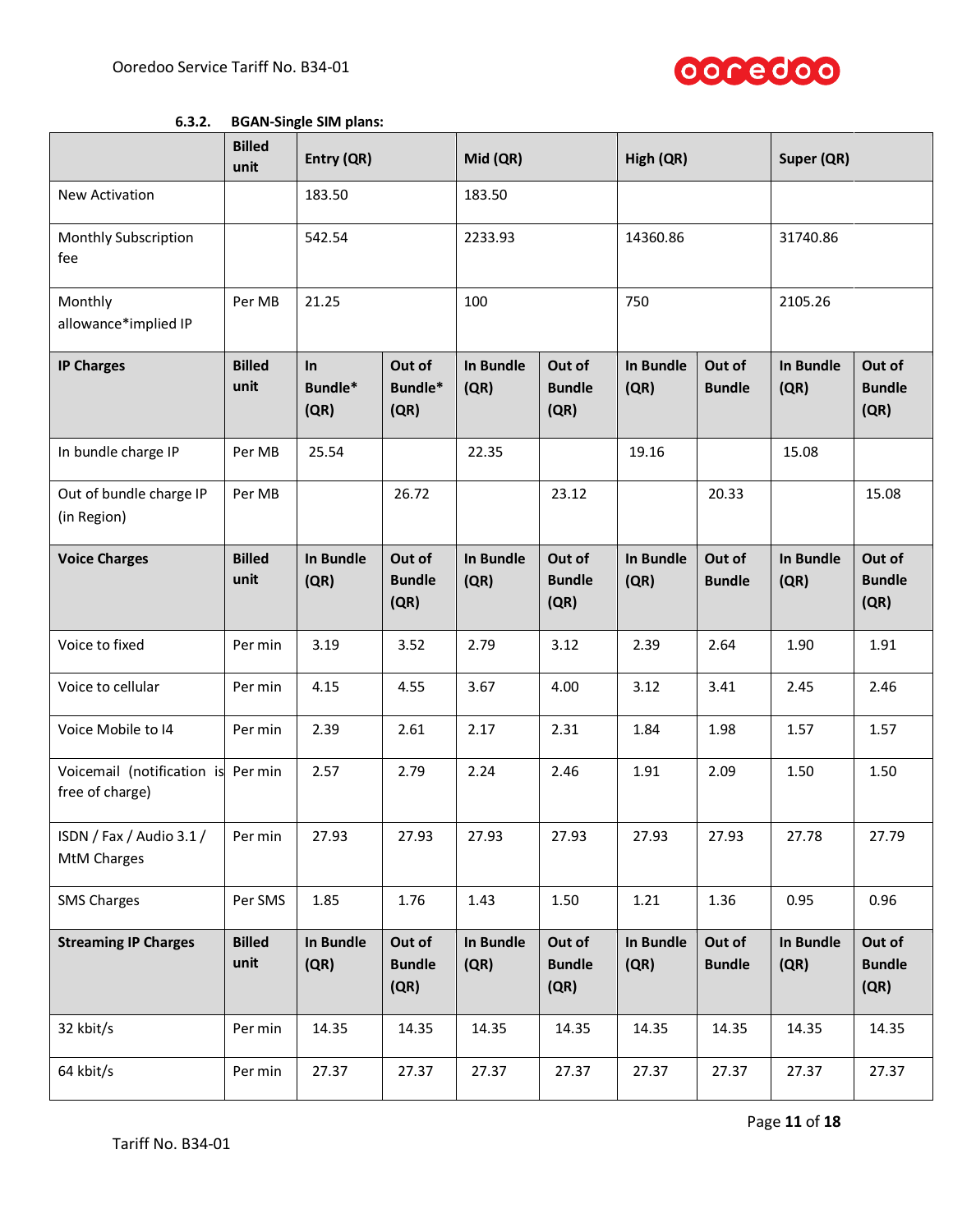

| 128 kbit/s                                         | Per min               | 47.86             | 47.86                           | 47.86             | 47.86                           | 47.86             | 47.86                   | 47.86             | 47.86                           |
|----------------------------------------------------|-----------------------|-------------------|---------------------------------|-------------------|---------------------------------|-------------------|-------------------------|-------------------|---------------------------------|
| 176 kbit/s                                         | Per min               | 67.82             | 67.82                           | 67.82             | 67.82                           | 67.82             | 67.82                   | 67.82             | 67.82                           |
| 256 kbit/s                                         | Per min               | 82.58             | 82.58                           | 82.58             | 82.58                           | 82.58             | 82.58                   | 82.58             | 82.58                           |
| 384+ kbit/s                                        | Per min               | 115.68            | 115.68                          | 115.68            | 115.68                          | 115.68            | 115.68                  | 115.68            | 115.68                          |
| <b>Voice/ISDN to other MSS</b><br>- Pricing table: | <b>Billed</b><br>unit | In Bundle<br>(QR) | Out of<br><b>Bundle</b><br>(QR) | In Bundle<br>(QR) | Out of<br><b>Bundle</b><br>(QR) | In Bundle<br>(QR) | Out of<br><b>Bundle</b> | In Bundle<br>(QR) | Out of<br><b>Bundle</b><br>(QR) |
| Inmarsat B v/f/d                                   | Per min               | 13.71             | 13.71                           | 13.71             | 13.71                           | 13.71             | 13.71                   | 13.65             | 13.65                           |
| Inmarsat M v/f/d                                   | Per min               | 11.70             | 11.70                           | 11.70             | 11.70                           | 11.70             | 11.70                   | 11.64             | 11.64                           |
| Inmarsat Mini-M v/f/d                              | Per min               | 10.08             | 10.08                           | 10.08             | 10.08                           | 10.08             | 10.08                   | 10.04             | 10.04                           |
| Inmarsat<br>GAN/Fleet/Swift Voice                  | Per min               | 25.84             | 25.84                           | 25.84             | 25.84                           | 25.84             | 25.84                   | 25.70             | 25.70                           |
| <b>Inmarsat Aero Voice</b>                         | Per min               | 19.76             | 19.76                           | 19.76             | 19.76                           | 19.76             | 19.76                   | 19.64             | 19.64                           |
| <b>Iridium Voice</b>                               | Per min               | 50.46             | 50.46                           | 50.46             | 50.46                           | 50.46             | 50.46                   | 50.19             | 50.19                           |
| Globalstar Voice                                   | Per min               | 36.70             | 36.70                           | 36.70             | 36.70                           | 36.70             | 36.70                   | 36.50             | 36.50                           |
| Thuraya Voice                                      | Per min               | 22.94             | 22.94                           | 22.94             | 22.94                           | 22.94             | 22.94                   | 22.81             | 22.81                           |
| <b>Other MSS Carriers</b>                          | Per min               | 27.83             | 27.83                           | 27.83             | 27.83                           | 27.83             | 27.83                   | 27.67             | 27.67                           |
| To Other MSS ISDN<br>Services:                     | <b>Billed</b><br>unit | In Bundle<br>(QR) | Out of<br><b>Bundle</b><br>(QR) | In Bundle<br>(QR) | Out of<br><b>Bundle</b><br>(QR) | In Bundle<br>(QR) | Out of<br><b>Bundle</b> | In Bundle<br>(QR) | Out of<br><b>Bundle</b><br>(QR) |
| Inmarsat B HSD                                     | Per min               | 73.40             | 73.40                           | 73.40             | 73.40                           | 73.40             | 73.40                   | 73.40             | 73.40                           |
| Inmarsat<br>GAN/Fleet/Swift ISDN                   | Per min               | 73.40             | 73.40                           | 73.40             | 73.40                           | 73.40             | 73.40                   | 73.40             | 73.40                           |

*\*Allowance charges are applicable up to the maximum utilization of the monthly subscription charges amount. Out of bundle IP charges are applicable once all Monthly allowance are consumed based on the applied airtime charges. No rollover of unused allowance.* 

*\*In bundle charges/allowance are applicable up to the maximum utilization of the monthly subscription charges amount (which are dependent on the Plan subscribed – Entry, Mid & High).* 

*\*Out of bundle charges are applicable only once the utilization amount has exceeded the monthly subscription charges amount.*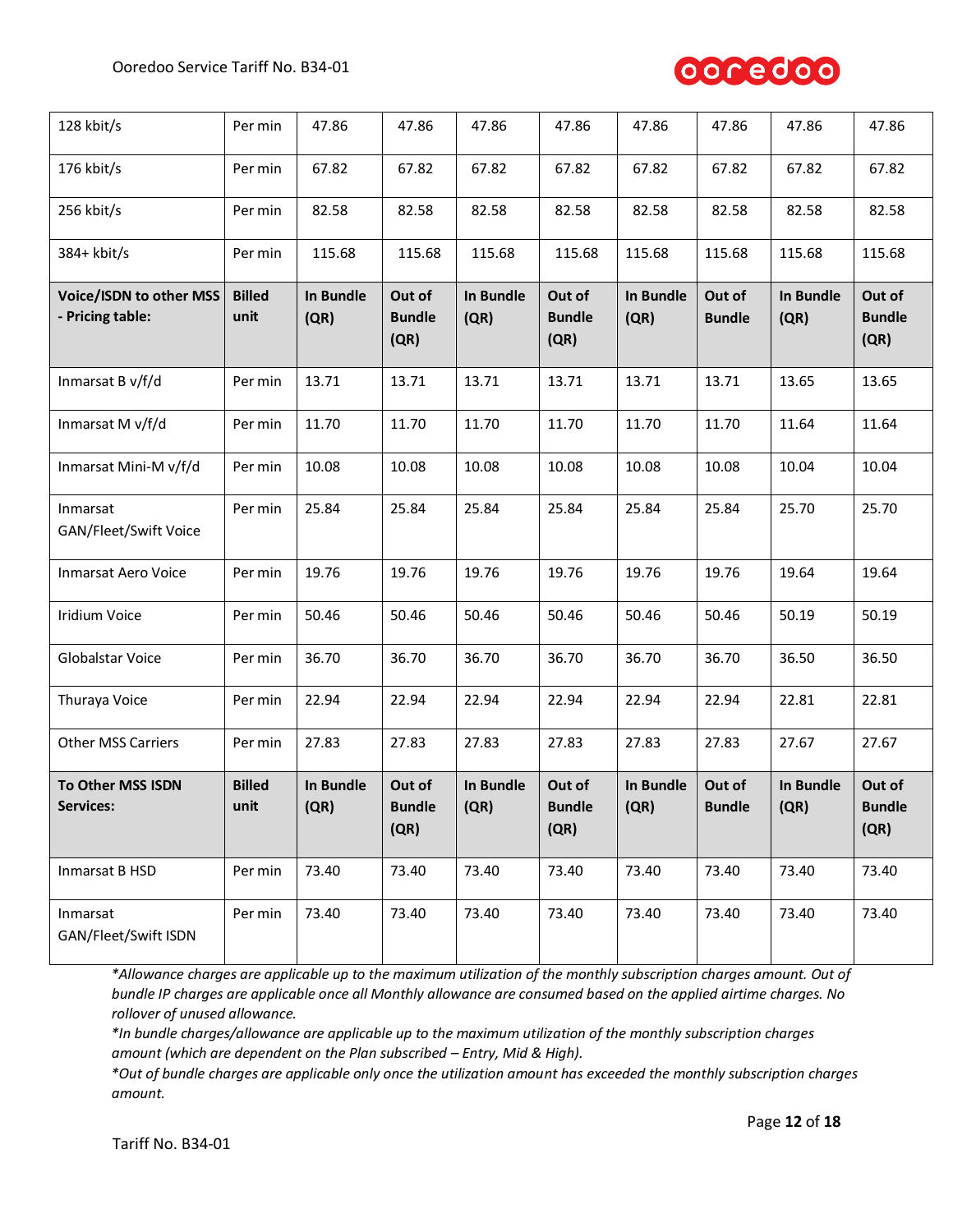

*Notes:*

- *1. Billing increments: 20 kilobytes for IP data sessions, 5 seconds for streaming, 15 seconds for voice and ISDN calls. Inmarsat also applies billing increments all the intermediate CDR's on a coper MBined basis for both background IP and streaming traffic.*
- *2. Minimum durations: 100 kilobytes for IP data sessions, 30 seconds for voice, streaming and ISDN calls. Inmarsat applies a coper MB in minimum volume to the data sessions for background IP. This applies to the first (partial) CDR. The Packages are charged on a monthly basis and do not have rollover of unused money allowances to the next month.*

| Plan<br>level    | <b>BGAN services</b>              | <b>Billed unit</b> | 20 Sims (QR)      |                       | <b>50 Sims (QR)</b> |                       | 100 Sims (QR)     |                       |
|------------------|-----------------------------------|--------------------|-------------------|-----------------------|---------------------|-----------------------|-------------------|-----------------------|
|                  | Monthly Subscription fee          | QR                 | 5,425.21          |                       | 13,563.04           |                       | 27,126.07         |                       |
| Entry level plan | Implied IP Allowance Per<br>Month | Per MB             | 189               |                       | 472                 |                       | 944               |                       |
|                  | <b>Traffic Type</b>               | <b>Billed unit</b> | In bundle<br>(QR) | Out of<br>bundle (QR) | In bundle<br>(QR)   | Out of<br>bundle (QR) | In bundle<br>(QR) | Out of bundle<br>(QR) |
|                  | Standard IP                       | Per MB             | 28.74             | 31.60                 | 28.74               | 31.60                 | 28.74             | 31.60                 |
|                  | Voice to Fixed                    | Per min            | 3.60              | 4.00                  | 3.60                | 4.00                  | 3.60              | 4.00                  |
|                  | Voice to Cellular                 | Per min            | 4.70              | 5.17                  | 4.70                | 5.17                  | 4.70              | 5.17                  |
|                  | Voicemail                         | Per min            | 2.86              | 3.19                  | 2.86                | 3.19                  | 2.86              | 3.19                  |
|                  | Voice Mobile to I4                | Per min            | 2.72              | 3.01                  | 2.72                | 3.01                  | 2.72              | 3.01                  |
|                  | <b>SMS Charges</b>                | Per min            | 1.84              | 1.98                  | 1.84                | 1.98                  | 1.84              | 1.98                  |
|                  | ISDN / 3.1 kHz Audio              | Per min            | 27.93             | 27.93                 | 27.93               | 27.93                 | 27.39             | 27.93                 |
|                  | 32 kbps Streaming                 | Per min            | 14.35             | 14.35                 | 14.35               | 14.35                 | 14.35             | 14.35                 |
|                  | 64 kbps Streaming                 | Per min            | 27.53             | 27.53                 | 27.53               | 27.53                 | 27.53             | 27.53                 |
|                  | 128 kbps Streaming                | Per min            | 47.86             | 47.86                 | 47.86               | 47.86                 | 47.86             | 47.86                 |
|                  | 176 kbps Streaming                | Per min            | 67.82             | 67.82                 | 67.82               | 67.82                 | 67.82             | 67.82                 |
|                  | 256 kbps Streaming                | Per min            | 82.58             | 82.58                 | 82.58               | 82.58                 | 82.58             | 82.58                 |

# **6.3.3 BGAN-Multi SIM plans:**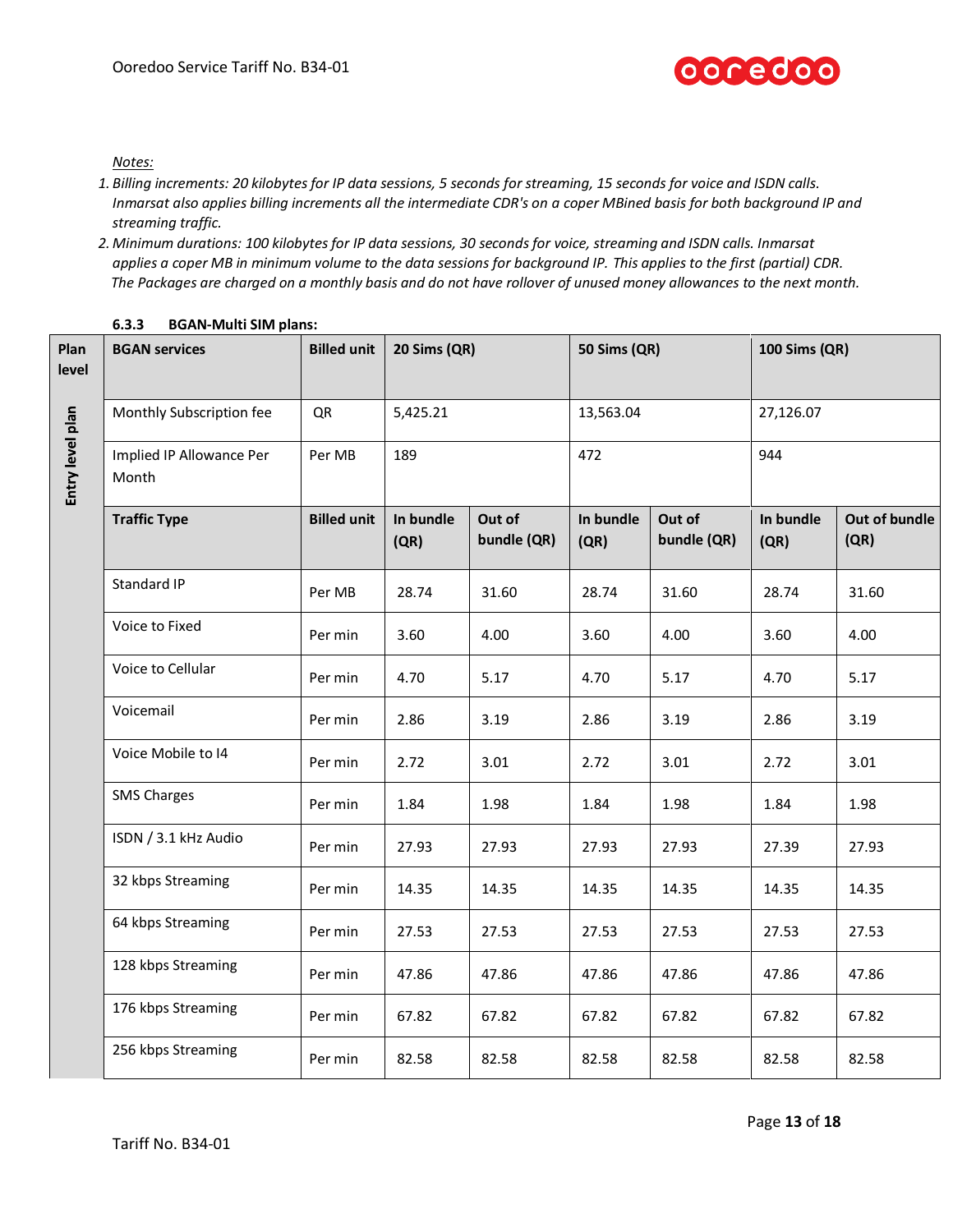

|                | 384 kbps Streaming                | Per min            | 97.33             | 97.33                 | 97.33             | 97.33                 | 97.33             | 97.33                 |
|----------------|-----------------------------------|--------------------|-------------------|-----------------------|-------------------|-----------------------|-------------------|-----------------------|
|                | Subscription per Month            | QR                 |                   | 22,339.14             |                   | 55,847.82             |                   | 111,695.64            |
|                | Implied IP allowance per<br>Month | <b>MBs</b>         |                   | 889                   |                   | 2,222                 |                   | 4,444                 |
|                | <b>Traffic Type</b>               | <b>Billed unit</b> | In bundle<br>(QR) | Out of<br>bundle (QR) | In bundle<br>(QR) | Out of<br>bundle (QR) | In bundle<br>(QR) | Out of bundle<br>(QR) |
|                | Standard IP                       | Per MB             | 25.14             | 27.67                 | 25.14             | 27.67                 | 25.14             | 27.67                 |
| Mid-Level plan | Voice to Fixed                    | Per min            | 3.12              | 3.41                  | 3.12              | 3.41                  | 3.12              | 3.41                  |
|                | Voice to Cellular                 | Per min            | 4.07              | 4.48                  | 4.07              | 4.48                  | 4.07              | 4.48                  |
|                | Voicemail                         | Per min            | 2.57              | 2.79                  | 2.57              | 2.79                  | 2.57              | 2.79                  |
|                | Voice Mobile to I4                | Per min            | 2.39              | 2.61                  | 2.39              | 2.61                  | 2.39              | 2.61                  |
|                | <b>SMS Charges</b>                | Per SMS            | 1.58              | 1.76                  | 1.58              | 1.76                  | 1.58              | 1.76                  |
|                | ISDN / 3.1 kHz Audio              | Per min            | 27.93             | 27.93                 | 27.93             | 27.93                 | 27.93             | 27.93                 |
|                | 32 kbps Streaming                 | Per min            | 14.35             | 14.35                 | 14.35             | 14.35                 | 14.35             | 14.35                 |
|                | 64 kbps Streaming                 | Per min            | 27.53             | 27.53                 | 27.53             | 27.53                 | 27.53             | 27.53                 |
|                | 128 kbps Streaming                | Per min            | 47.86             | 47.86                 | 47.86             | 47.86                 | 47.86             | 47.86                 |
|                | 176 kbps Streaming                | Per min            | 67.82             | 67.82                 | 67.82             | 67.82                 | 67.82             | 67.82                 |
|                | 256 kbps Streaming                | Per min            | 82.58             | 82.58                 | 82.58             | 82.58                 | 82.58             | 82.58                 |
|                | 384 kbps Streaming                | Per min            | 95.75             | 95.75                 | 95.75             | 95.75                 | 95.75             | 95.75                 |

| <b>Prepaid Vouchers</b>                      | Voucher charge<br>(QR) | <b>Units per card Expiry</b> |
|----------------------------------------------|------------------------|------------------------------|
| BGAN Prepaid - Price Per Voucher (0 Units)*  | 183.50                 | 30 Days                      |
| BGAN Prepaid - Price Per Voucher (50 Units)  | 550.50                 | 90 Days                      |
| BGAN Prepaid - Price Per Voucher (500 Units) | 1,706.55               | 180 Days                     |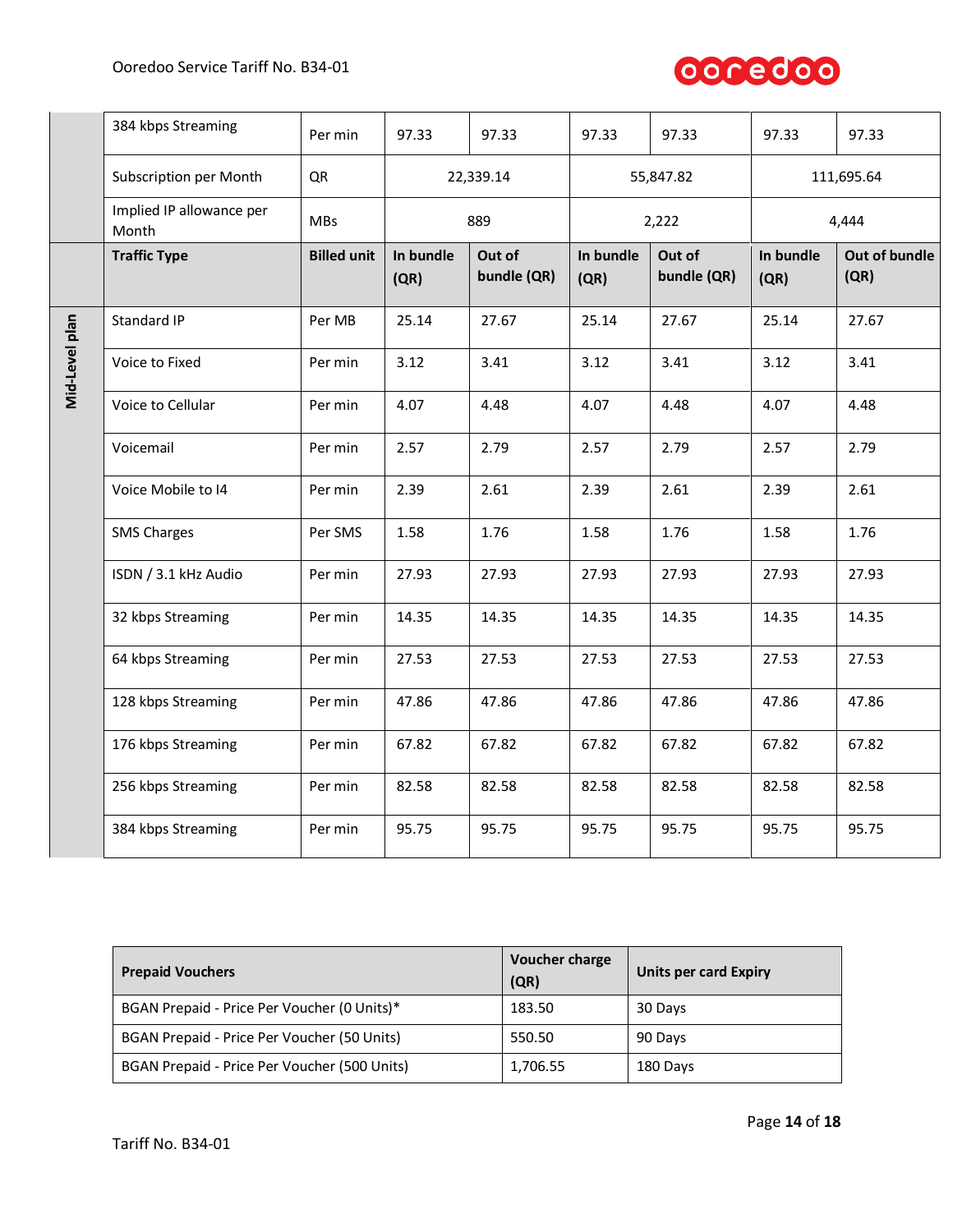

| BGAN Prepaid - Price Per Voucher (1000 Units) | 3,394.75           | 365 Days     |
|-----------------------------------------------|--------------------|--------------|
| BGAN Prepaid - Price Per Voucher (2500 Units) | 8,257.50           | 365 Days     |
| BGAN Prepaid - Price Per Voucher (5000 Units) | 16,515.00          | 365 Days     |
| Prepaid Units charge per Service type:        | <b>Billed unit</b> | <b>Units</b> |
| Background IP (Global)                        | Per MB             | 9.1 units    |
| Background IP in region (China, S-Africa)     | Per MB             | 6 units      |
| Background IP in region (S-America)           | Per MB             | 4 units      |
| Background IP out of region                   | Per MB             | 10.1 units   |
| Voice to fixed                                | Per min            | 1 units      |
| Voice to cellular                             | Per min            | 1.2 units    |
| <b>Voice BGAN to BGAN</b>                     | Per min            | 0.76 units   |
| Voice BGAN to FBB                             | Per min            | 0.76 units   |
| Voice BGAN to SBB                             | Per min            | 0.76 units   |
| Voice BGAN to SPS                             | Per min            | 2 units      |
| <b>Voice BGAN to GSPS</b>                     | Per min            | 0.76 units   |
| Voicemail (notification is free of charge)    | Per min            | 1 units      |
| Voice to Inmarsat B                           | Per min            | 3.4 units    |
| Voice to Inmarsat M                           | Per min            | 2.9 units    |
| Voice to Inmarsat Mini-M                      | Per min            | 2.5 units    |
| Voice to Inmarsat GAN/Fleet/Swift Voice       | Per min            | 2.5 units    |
| Voice to Inmarsat Aero Voice                  | Per min            | 4.90 units   |
| Voice to Iridium Voice                        | Per min            | 11 units     |
| Voice to Globalstar Voice                     | Per min            | 8 units      |
| Voice to Thuraya Voice                        | Per min            | 5 units      |
| Voice to Other MSS Carriers                   | Per min            | 6.90 units   |
| SMS                                           | Per SMS            | 0.50 units   |
| <b>ISDN</b>                                   | Per min            | 7.00 units   |
| Streaming 32 kbit/s                           | Per min            | 3.60 units   |
| Streaming 64 kbit/s                           | Per min            | 6.90 units   |
| Streaming 128 kbit/s                          | Per min            | 12.00 units  |
| Streaming 176 kbit/s                          | Per min            | 17.00 units  |
| Streaming 256 kbit/s                          | Per min            | 20.70 units  |
| Streaming 384+ kbit/s                         | Per min            | 29.00 units  |
| HDR Half Channel/64K                          | Per min            | 20.70 units  |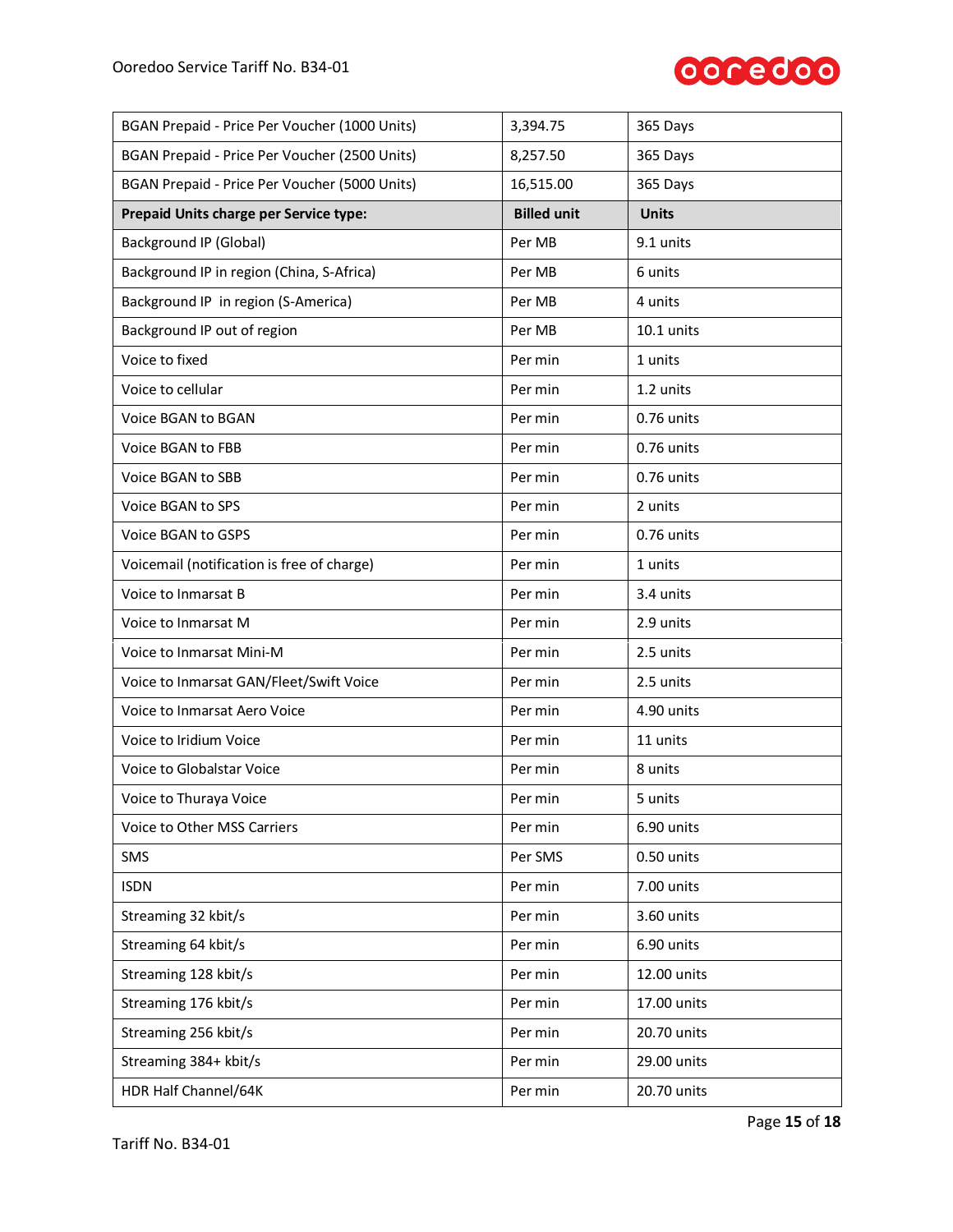

| HDR Half Channel Symmetric | Per min | 28 units    |
|----------------------------|---------|-------------|
| HDR Full Channel/64K       | Per min | 32.00 units |
| HDR Full Channel Symmetric | Per min | 38.00 units |

*\*voucher (0 units): for validity extension only and no units are added.* 

*\*Units: Free unit of minute or SMS per voucher.* 

**6.4.** IsatHub – Postpaid Plans:

|                                  |                    | <b>Single SIM</b>            |                       |                       |
|----------------------------------|--------------------|------------------------------|-----------------------|-----------------------|
| <b>IsatHub</b>                   | <b>Billed Unit</b> | <b>IsatHub Usage</b><br>(QR) | IsatHub 10<br>MB (QR) | IsatHub 15<br>MB (QR) |
| Monthly Subscription Fee         | Per Month          | 73.22                        | QR 209.01             | QR 229.38             |
| Monthly PER MB Allowance         | Per Billed Unit    | 0                            | 10 MB                 | 15 MB                 |
| Maximum Number of SIM's          | Per Billed Unit    | $\mathbf{1}$                 | $\mathbf{1}$          | $\mathbf{1}$          |
| <b>IP Charges</b>                |                    |                              |                       |                       |
| Out of Bundle IP Charge          | Per min            | 14.13                        | 11.30                 | 11.49                 |
| <b>Voice Charges</b>             |                    |                              |                       |                       |
| Voice to fixed                   | Per min            | 3.63                         | 3.63                  | 3.08                  |
| Voice to cellular                | Per min            | 3.63                         | 3.63                  | 3.08                  |
| Voice to 14                      | Per min            | 3.63                         | 3.63                  | 3.08                  |
| Voicemail                        | Per min            | 3.63                         | 3.63                  | 3.08                  |
| <b>SMS</b>                       | Per SMS            | 1.76                         | 1.76                  | 1.50                  |
| <b>To other MSS Services</b>     |                    |                              |                       |                       |
| Inmarsat B V/F/D                 | Per min            | 13.73                        | 13.73                 | 13.73                 |
| Inmarsat M V/F/D                 | Per min            | 11.71                        | 11.71                 | 11.71                 |
| Inmarsat Mini-M V/F/D            | Per min            | 10.09                        | 10.09                 | 10.09                 |
| Inmarsat GAN/Fleet/Swift64 Voice | Per min            | 25.84                        | 25.84                 | 25.84                 |
| <b>Inmarsat Aero Voice</b>       | Per min            | 19.74                        | 19.74                 | 19.74                 |
| <b>Iridium Voice</b>             | Per min            | 50.46                        | 50.46                 | 50.46                 |
| Globalstar Voice                 | Per min            | 36.70                        | 36.70                 | 36.70                 |
| Thuraya Voice                    | Per min            | 22.94                        | 22.94                 | 22.94                 |
| <b>Other MSS Carriers</b>        | Per min            | 27.82                        | 27.82                 | 27.82                 |

*\*Out of bundle IP charges are applicable once all Monthly PER MB allowance are consumed.* 

*\*Out of bundle IP charges are billed per minute.* 

*\*There is no rollover of unused allowances.*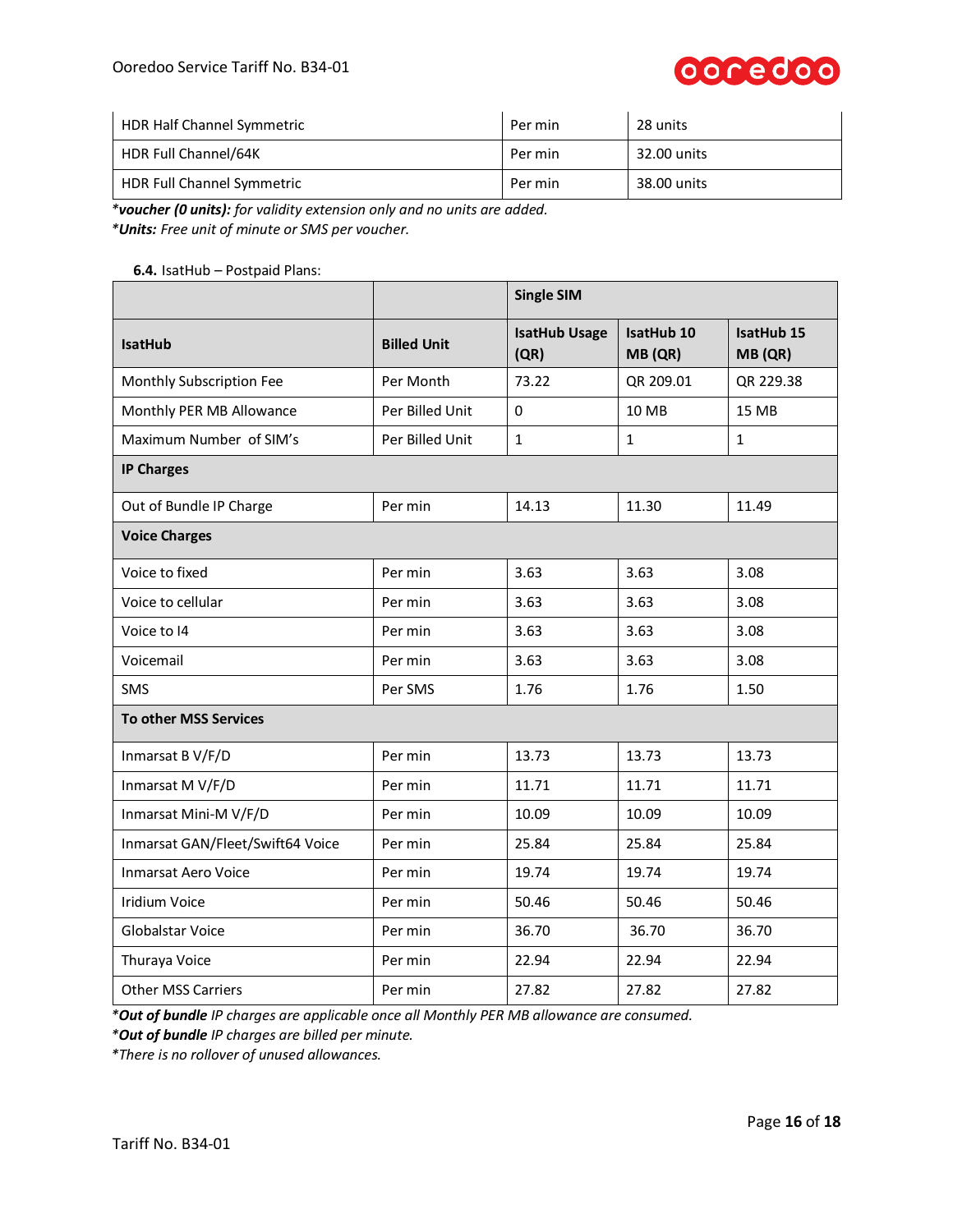

| <b>Minimum Call Duration/Billing Increments</b> |                |                          |
|-------------------------------------------------|----------------|--------------------------|
| <b>Service</b>                                  | <b>Minimum</b> | <b>Billing Increment</b> |
| Voice/Data                                      | 30             | 15                       |
| Standard IP (Kilobytes)                         | 50             | 20                       |
| <b>SMS</b>                                      |                |                          |

*Charges Notes: i. Charges above exclude the satellite terminal required for the service.*

### **7. Service Provider obligations**

- **7.1.** Commencement of Service: The service will commence from the time the subscribers request to start the service.
- **7.2.** Service Validity: The Business Satellite Service will continue to be active and valid subject to payment of the Subscriber's bill at the end of each monthly billing cycle.
- **7.3.** Service Duration: The minimum contractual period for the Business Satellite Service is 3 months.
- **7.4.** Post-paid timing: The Post Paid Mobile Service becomes payable at the end of each monthly billing cycle and is payable for each subsequent month, until the Subscriber elects to change or cancel their subscription.
- **7.5.** Service Availability and Limits: Certain factors, such as network changes, traffic volume, transmission limits, service outages, technical limitations, signal strength, customer device, terrain, structures, weather, or other conditions that may arise from time to time, may interfere with actual service quality and availability.
- **7.6.** Calls may be interrupted, dropped, refused or limited. Ooredoo will not be liable for any service limits due to these conditions that may arise from time to time, subject to our statutory, licence and other obligations.

### **8. Subscriber obligations**

- **8.1.** Equipment: The Subscriber shall comply with any reasonable request by Ooredoo concerning the configuration of their Mobile Device or the use of the service.
- **8.2.** The Service is for the use of the registered Subscriber and authorized Users only. The Subscriber undertakes to remain responsible for the Service use it for his private interest and shall not transfer the service or assign it to a separate unrelated third party without obtaining Ooredoo's prior written consent.
- **8.3.** SIM Card: The Subscriber must promptly notify Ooredoo if the SIM Card is damaged. In the event of loss or theft of SIM Card, the Subscriber must notify Ooredoo within forty-eight (48) hours of becoming aware of such loss or theft.
- **8.4.** The customer shall comply with any reasonable request by Ooredoo concerning the configuration of their devices and/or the use of the Service.

**\*\*\*END OF TARIFF\*\*\***